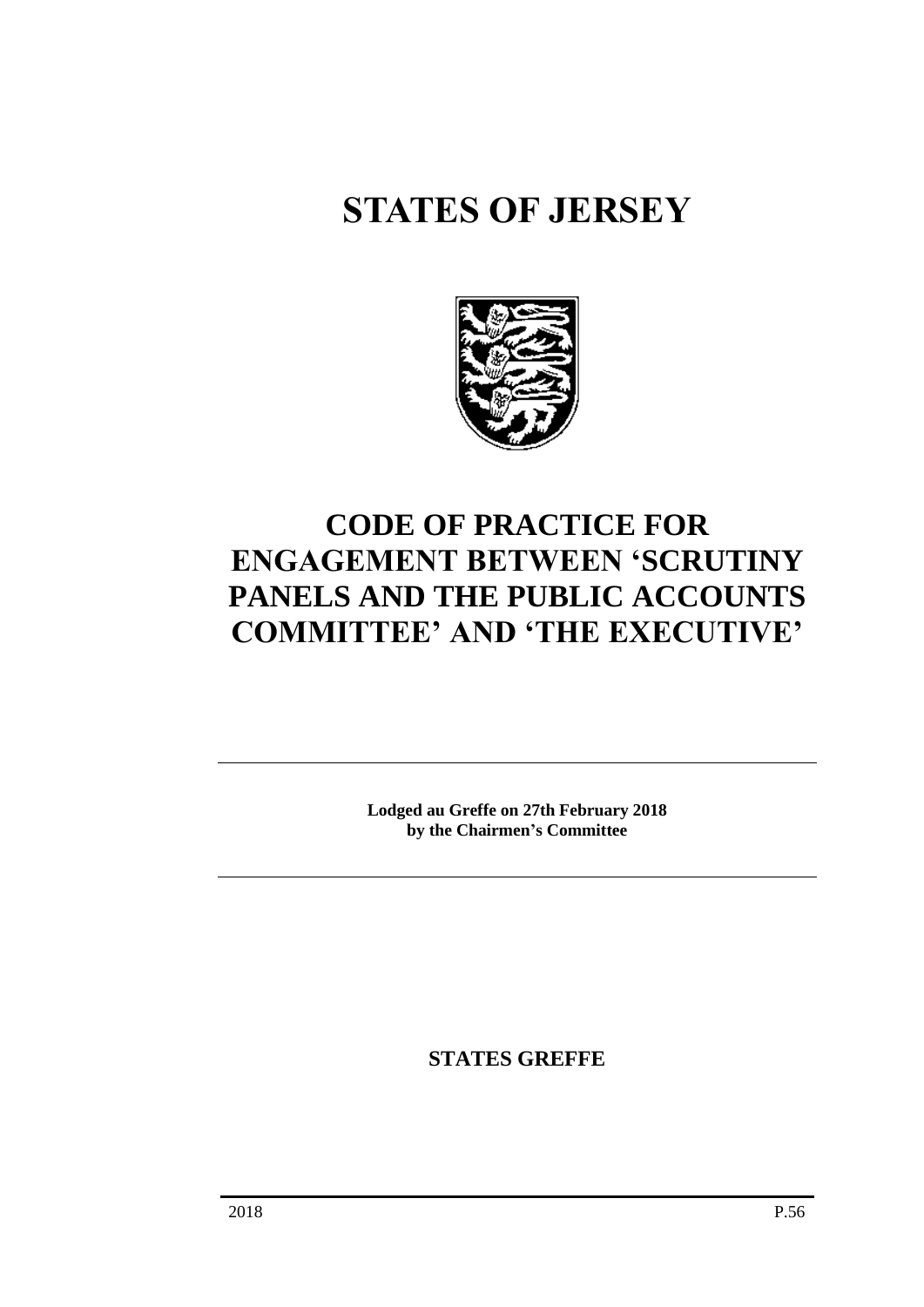### **PROPOSITION**

#### **THE STATES are asked to decide whether they are of opinion**

to approve the Code of Practice for Engagement between 'Scrutiny Panels and the Public Accounts Committee' and 'the Executive' as set out in the Appendix to the report accompanying this proposition.

CHAIRMEN'S COMMITTEE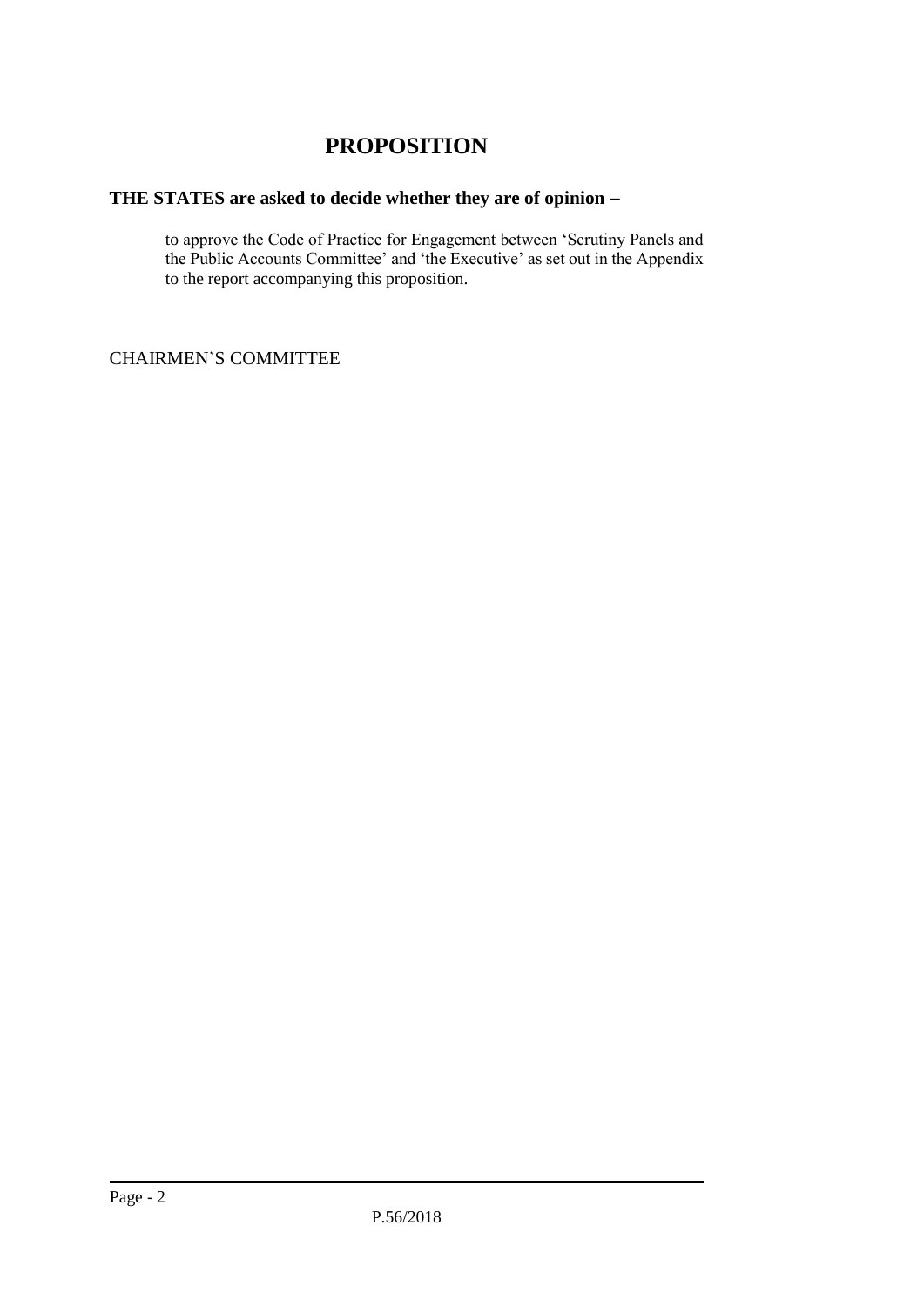#### **REPORT**

In May 2014 the States Assembly approved, as amended, the *[Draft States of Jersey](http://www.statesassembly.gov.je/Pages/Votes.aspx?VotingId=3281)  [\(Amendment No. 8\) Law 201-, P.33/2014](http://www.statesassembly.gov.je/Pages/Votes.aspx?VotingId=3281)*. A consequence of this decision was the amendment of the States of Jersey Law 2005, to make provision for a Scrutiny function but not prescribe its structure or operation. Consequently, any such details would instead be included within Standing Orders. The intention was that, should further amendments to those areas be required over time, they could be more efficiently progressed.

Following up P.33/2014, the Chairmen's Committee brought forward various amendments (via the *[Draft Amendment \(No. 25\) of the Standing Orders of the States of](http://www.statesassembly.gov.je/Pages/Votes.aspx?VotingId=3658)  [Jersey, P.133/2014](http://www.statesassembly.gov.je/Pages/Votes.aspx?VotingId=3658)*) to Standing Orders, which were subsequently adopted in September 2014. Amongst other matters, this resulted in –

- The expectation that the existing single 'Code of Practice for Scrutiny Panels and the PAC' would be replaced by new discrete Codes of Practice for each area, i.e. separating out PAC from Scrutiny Panels.
- The expectation that matters of engagement with the Executive would be split from matters of internal processes and proceedings into separate Codes of Practice (taken with the point above it would therefore be required to have 2 Codes for Scrutiny and 2 for the PAC).
- Agreement that the 2 'engagement' Codes of Practice would be subject to approval by the States Assembly.
- Agreement that the 2 'proceedings' Codes would not need be subject to States' approval. In future, those Codes could be amended by the Chairmen's Committee in consultation with Scrutiny Members and presented to the Assembly accordingly.

Since that time, the Chairmen's Committee has been working to implement the decision made by the Assembly. In respect of the Code of Practice for Engagement between Scrutiny/PAC and the Executive, this work has been undertaken in conjunction with the Council of Ministers. The Law Officers' Department has also been consulted on the sections contained in both Codes relating to the provision of and access to legal advice.

As work progressed, there was a growing consensus that favoured reducing the number of proposed Protocols and Codes. As well as simply reducing the inherent confusion and inefficiency in having 4 similar codes, there is considerable overlap and procedural similarities between the work of PAC and Scrutiny Panels, albeit that it is recognised that PAC is not strictly a 'Scrutiny Panel' as defined in Standing Orders. The decision was taken by the Chairmen's Committee that in place of the 4 proposed documents there should be 2: a joint Scrutiny/PAC Code of Practice for Engagement with the Executive, and a joint Code of Practice for Scrutiny and PAC Proceedings. Notable differences in PAC process are clearly identified, and there are standalone sections in each Code to cover matters that are relevant only to the PAC.

After much work, the Chairmen's Committee is pleased to present both Codes of Practice to provide for a seamless and complete transition from the existing Code to the new structure. As required by Standing Orders, the Code of Practice for Engagement between Scrutiny/PAC and the Executive is lodged for debate by the Assembly, having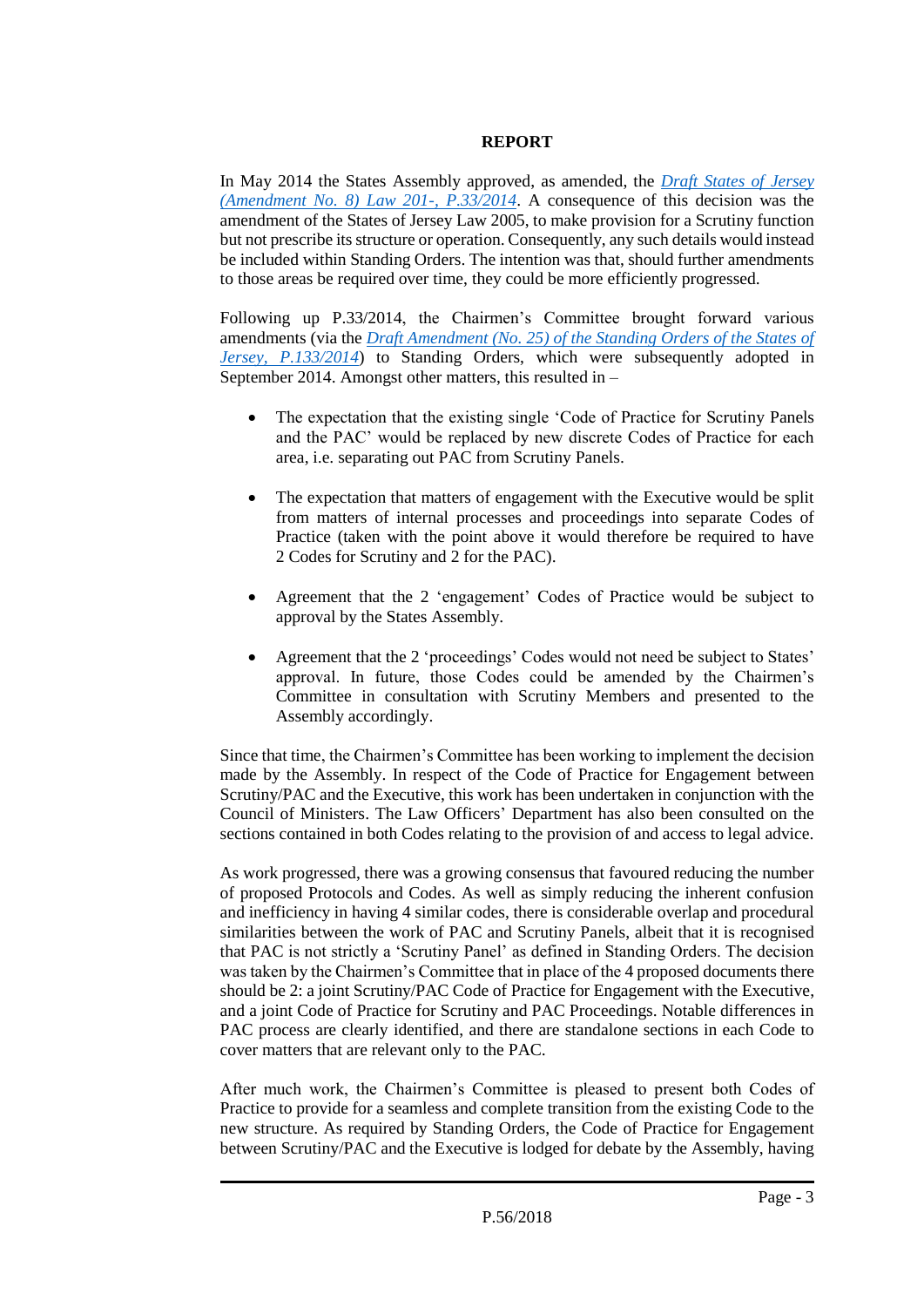been signed off by both the Committee and the Council of Ministers. The Scrutiny/PAC Proceedings: Code of Practice does not require States' approval, but will be presented to the States as a Report.

#### **Financial and manpower implications**

There are no financial or manpower implications for the States arising from the adoption of this Proposition.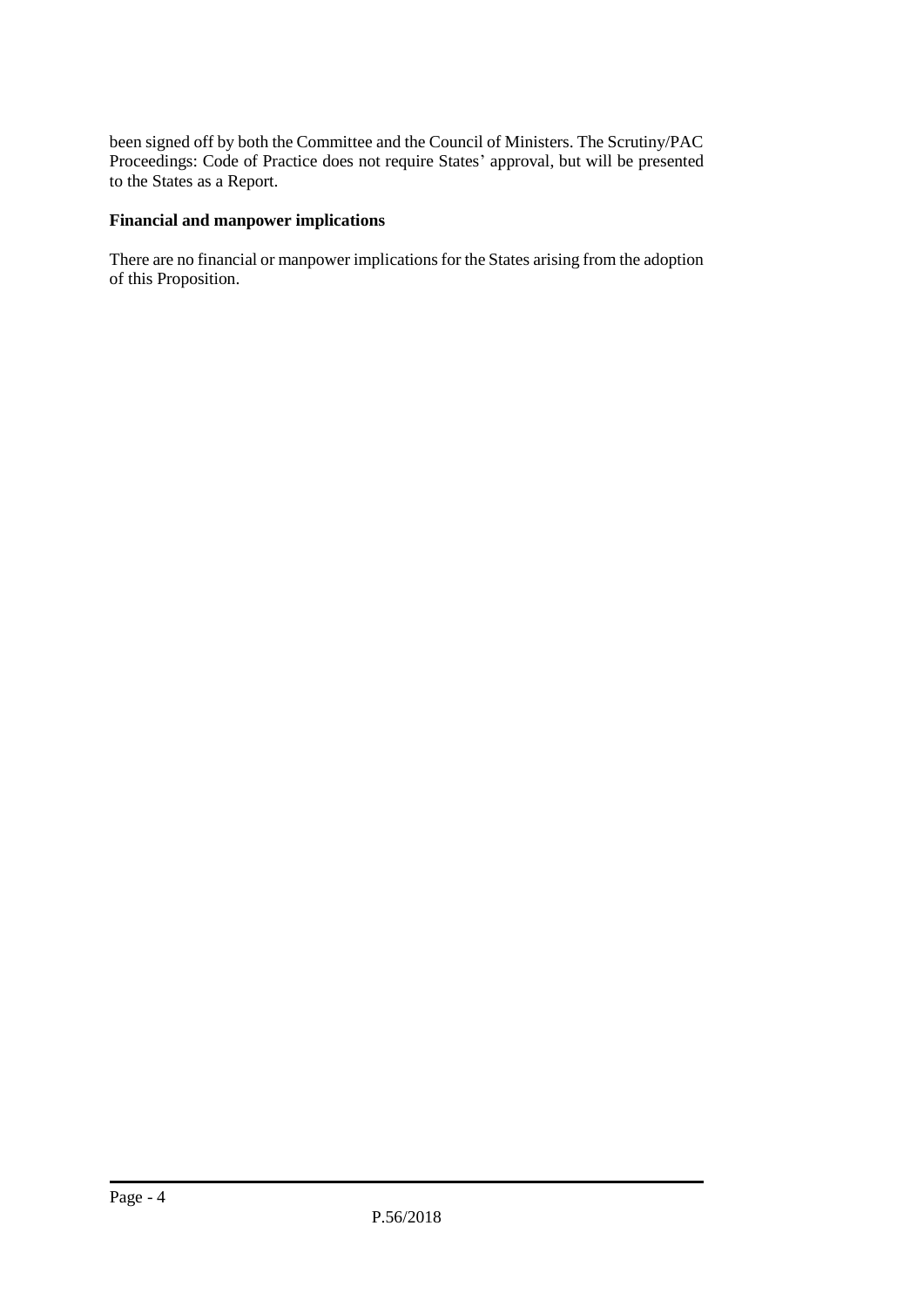**APPENDIX**

States of Jersey **States Assembly** 



Etats de Jersey Assemblée des États

#### **CODE OF PRACTICE FOR ENGAGEMENT**

#### **BETWEEN**

#### **'SCRUTINY PANELS & THE PUBLIC ACCOUNTS COMMITTEE'**

#### **AND**

#### **'THE EXECUTIVE'**

[Hereafter known as the 'Scrutiny/PAC Engagement Code']

#### **A. Introduction**

- 1. The States Assembly Scrutiny Panels and the Public Accounts Committee (PAC) are integral parts of the machinery of government in Jersey.
- 2. The Scrutiny/PAC Engagement Code should be considered in conjunction with the Code of Conduct for Elected Members, the Code of Conduct and Practice for Ministers and Assistant Ministers and the Scrutiny & PAC Proceedings Code of Practice.
- 3. For the purpose of this Code, the 'Executive' shall mean Ministers, Assistant Ministers and relevant Officers.
- 4. Although it carries out a scrutiny role, PAC is not a 'Scrutiny Panel' as defined by Standing Orders. It is established under separate Standing Orders with discrete terms of reference. However, its procedural and administrative engagement with the Executive is broadly similar to that of the Scrutiny Panels. Where a provision in this Code applies only to a Scrutiny Panel, the term 'Panel' is used. 'Panel/PAC' is used where it applies to both, and 'PAC' where it applies only to PAC. Standalone paragraphs relevant only to the work of PAC are also contained in section K.
- 5. For the avoidance of doubt, where reference is made in this Scrutiny/PAC Engagement Code to engagement by Ministers and Assistant Ministers, in matters relating to PAC such requirements as contained should be assumed to normally refer to Chief Officers/Accounting Officers, with the exception of paragraph 26.
- 6. The Scrutiny/PAC Engagement Code is a 'live' document which will be kept under review (see 8).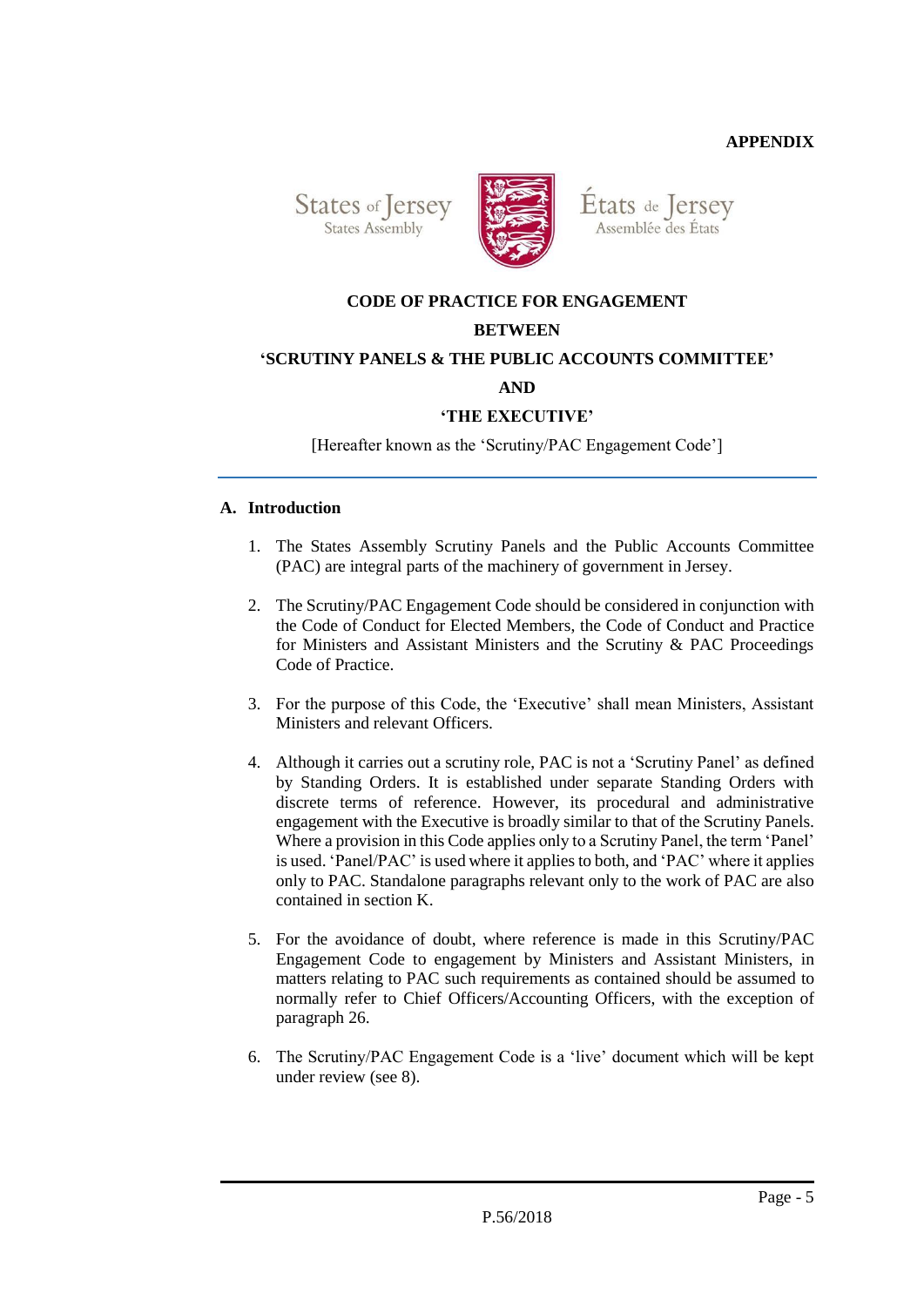#### **B. Responsibilities**

- 7. **The President** of the Chairmen's Committee, in conjunction with the Committee, will oversee the Scrutiny/PAC Engagement Code and the Scrutiny & PAC Proceedings Code of Practice.
- 8. **The Chief Minister and the President** of the Chairmen's Committee, in conjunction with the Chief Executive of the States and the Head of Scrutiny, will review this Scrutiny/PAC Engagement Code at least once a term (or as required). This process should include consultation with the Chairmen's Committee and the Council of Ministers.
- 9. **Chairmen and the President** will ensure their respective Panels/Committee, Sub-Panels and Rapporteurs abide by Standing Orders, the Scrutiny/PAC Engagement Code and the Scrutiny & PAC Proceedings Code of Practice.
- 10. **The Chairmen's Committee** will ensure that all Review Panels, which it establishes, abide by Standing Orders, the Scrutiny/PAC Engagement Code and the Scrutiny & PAC Proceedings Code of Practice.
- 11. **Ministers and Assistant Ministers** engaging with Scrutiny will abide by Standing Orders, the Protocol, the Code of Conduct for Elected Members and the Code of Conduct and Practice for Ministers and Assistant Ministers.
- 12. **The Chief Minister, Ministers and the Council of Ministers** will use best endeavours to try to ensure that all Propositions on major policies and legislation are lodged *'au Greffe'* at least 6 months before the date of the next elections so that sufficient time is factored in for Scrutiny purposes.
- 13. **The Chief Executive to the Council of Ministers and Head of the Public Service** will ensure that each Department/Ministry nominates a suitably authorised official based within it to act as Scrutiny Liaison Officer (SLO) to the relevant Panel/PAC. Scrutiny Officers will conduct all liaison with Departments/Ministries via the SLOs unless otherwise agreed with those Officers.

#### **C. Initial Consultation with Ministers and Relevant Officers**

- 14. Prior to the Panels drawing up a schedule of Reviews, Ministers (or Assistant Ministers as delegated) will, at the request of a Panel, promptly provide a private briefing on the forthcoming work and priorities of their Departments, including target completion dates.
- 15. Relevant Executive Officers (in accordance with paragraph 13) will liaise with Scrutiny Officers to provide detailed information on forthcoming work including draft policy papers and legislation.
- 16. Requests to Departments for initial background information should be acknowledged promptly by relevant Officers to the relevant Scrutiny Officer, and best endeavours undertaken to provide the information requested within 5 working days. In requesting information, it is helpful for Panels to focus their requests so as to aid a quick response by Departments.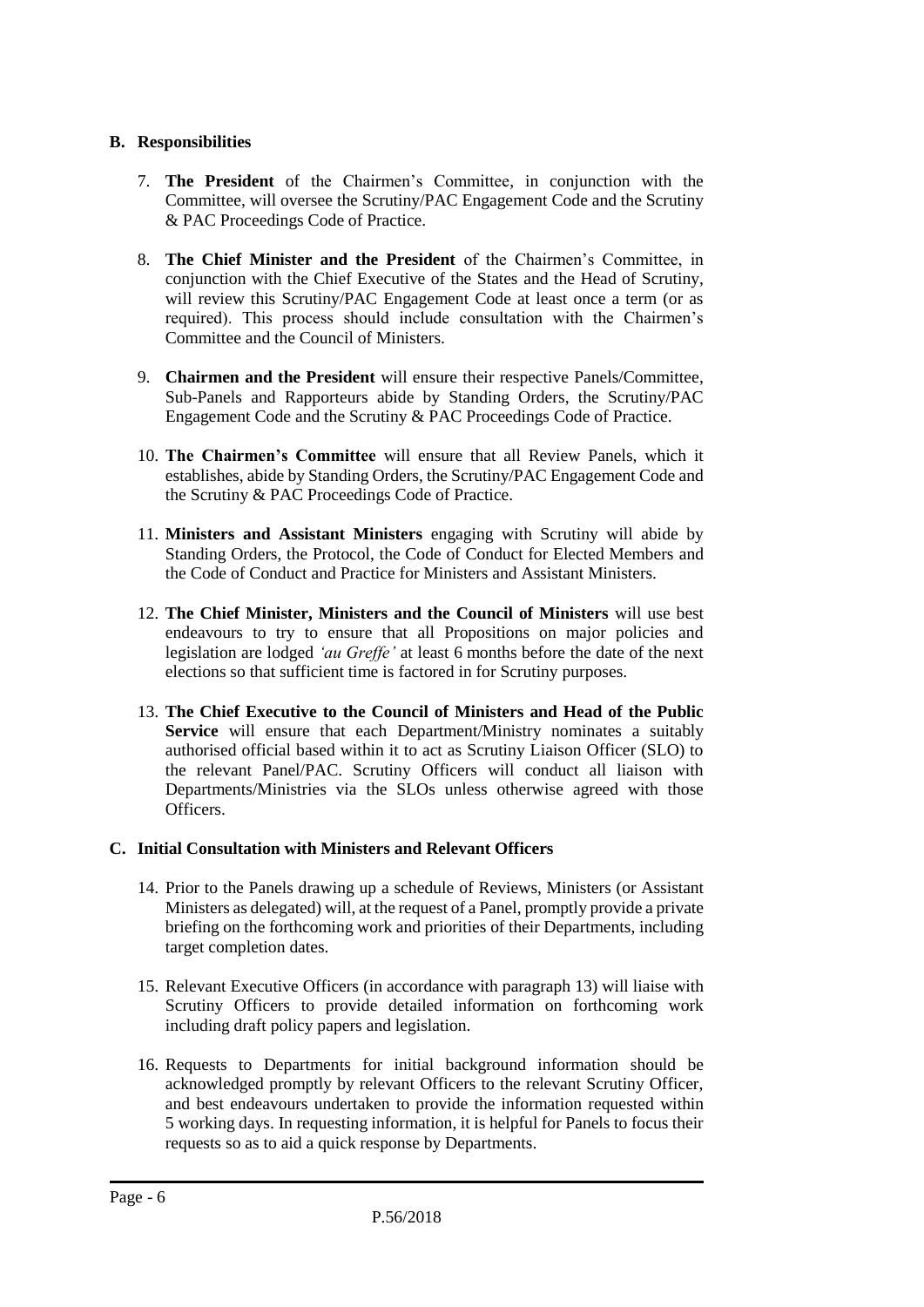#### **D. Reviews – Process and Access to Information**

- 17. The Executive should allow sufficient time for Reviews to be undertaken. Commonly Reviews, especially but not exclusively those addressing nonlegislative matters, will take a minimum of 3 months to complete. Regular communication about progress on Departmental policies and legislation programmes will assist both parties. Equally, Panels will endeavour to undertake as much preparatory work as possible, in advance of lodging to help enable debates to proceed without undue delay. This includes outlining to Departments as far in advance as reasonably possible their requirement for information and arranging advisors as early as practically possible. This approach is best supported by continuing dialogue between Scrutiny Officers and SLOs and Panels, Panel Chairs, and Ministers.
- 18. Ministers, Assistant Ministers and relevant Officers will attend on a Panel/PAC if requested to provide an initial briefing (in private if required) on the topic under consideration. Briefings may be held before completion of scoping and terms of reference. Normally, only Officers are expected to attend in the case of PAC.
- 19. Once a scoping document and terms of reference have been approved by a Panel/PAC and subsequently the Chairmen's Committee, the relevant Minister(s) (Chief Officer/Accounting Officer in the case of PAC) and Department(s) will be advised of the terms of reference. Panels will give consideration to any feedback received.
- 20. Panels/PAC can ask for information as the topic requires, and can call Ministers, Assistant Ministers and relevant Officers to further briefings and hearings. Such requests will normally be directed to Officers in the case of PAC.
- 21. When requested, Departments will provide Panels with a full list of policies and legislation which relate to the topic under review.
- 22. Requests for information to a Department in relation to an established Review should be acknowledged promptly and the information provided within 5 working days**,** or, if clarification is needed, a date given by which the information will be provided, which shall not be greater than 10 working days. In the event that requested information does not exist, or does so but not in the form requested, Panels/PAC will be notified accordingly within 5 working days.
- 23. The importance of evidence to an effective scrutiny process is recognised by all parties. Ministers, Assistant Ministers, Chief Officers/Accounting Officers and other applicable Departmental Officers will therefore actively assist Panels/ PAC in the conduct of their work by volunteering any additional material information held by them, or otherwise under their control, in respect of a Review topic which may not have been specifically requested, to enable the Scrutiny Panels/PAC to comprehensively review the matter. Where there is uncertainty over the relevance of information held, within 5 working days of the request the SLO should contact the respective Scrutiny Officer, who will inform the Panel/PAC and arrange with the SLO for the material in question to be assessed for its relevance by the Panel/PAC.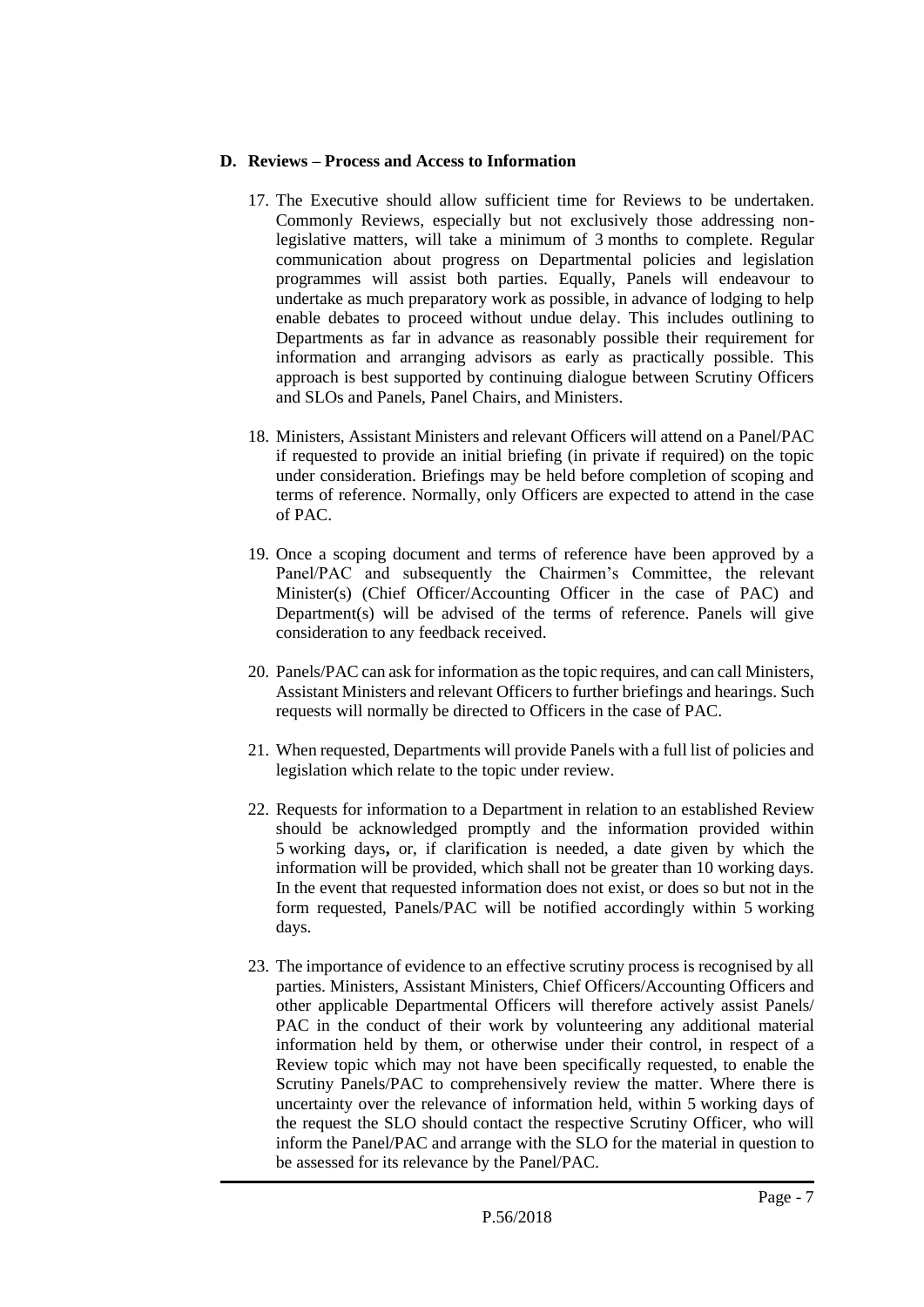- 24. Where information provided will include items of a confidential nature and relevant exempt Ministerial decisions, confidentiality will be respected by all Members involved in Scrutiny/PAC.
- 25. All written information will normally be sent by email to the States Greffe (Scrutiny section) by the relevant SLO, will be clearly named, and will be indexed where appropriate.
- 26. At the request of the relevant Panel/Committee, the Minister responsible, and/or the Minister designated as the shareholder representative, for any States owned body subject to a request for information from a Panel/PAC during a Scrutiny/ PAC Review, shall communicate with the respective body within one week endeavouring to facilitate the voluntary provision of that information, should the body have failed to comply. The relevant Minister will use best endeavours to achieve compliance, communicating to the Panel on the extent and outcome of those endeavours within a maximum of 2 weeks.

#### **E. Fact-finding Visits**

- 27. Panels/PAC may conduct fact-finding visits in relation to potential or confirmed Review topics.
- 28. Panels/PAC undertaking fact-finding visits will be accompanied by a Scrutiny Officer, who will prepare an independent note of the visit.

#### **F. Access to Council of Ministers Supporting Agenda Papers**

- 29. Through the Chief Minister's Department, the Council of Ministers will provide a copy of the Part A agenda to the Head of Scrutiny before the meeting of the Council of Ministers.
- 30. The Head of Scrutiny will circulate this agenda to all Members of the Chairmen's Committee and to the Scrutiny Officers.
- 31. The Part A agenda will not be circulated or discussed with anyone other than members of the Scrutiny Panels/PAC, and Scrutiny Office staff.
- 32. Via the Head of Scrutiny, any Chairman may request a copy of all material relating to their Panel/PAC remit that was provided to the Council of Ministers as part of the Part B agenda items. There is a presumption that such material will be released to the Chairman by the Council of Ministers for consideration by the relevant Panel/PAC. If the Council of Ministers considers the material to be of a particularly sensitive or commercial nature, or if there are exceptional circumstances surrounding the release of information, those circumstances will be communicated to the relevant Chairman by the Council of Ministers (or designated Minister), via the Head of Scrutiny in the first instance.
- 33. Requested Part B material will be forwarded promptly to the Head of Scrutiny following the relevant meeting of the Council of Ministers, for subsequent distribution to the relevant Chairman. All Part B material will be treated as confidential by Panels/PAC until the relevant Minister determines otherwise.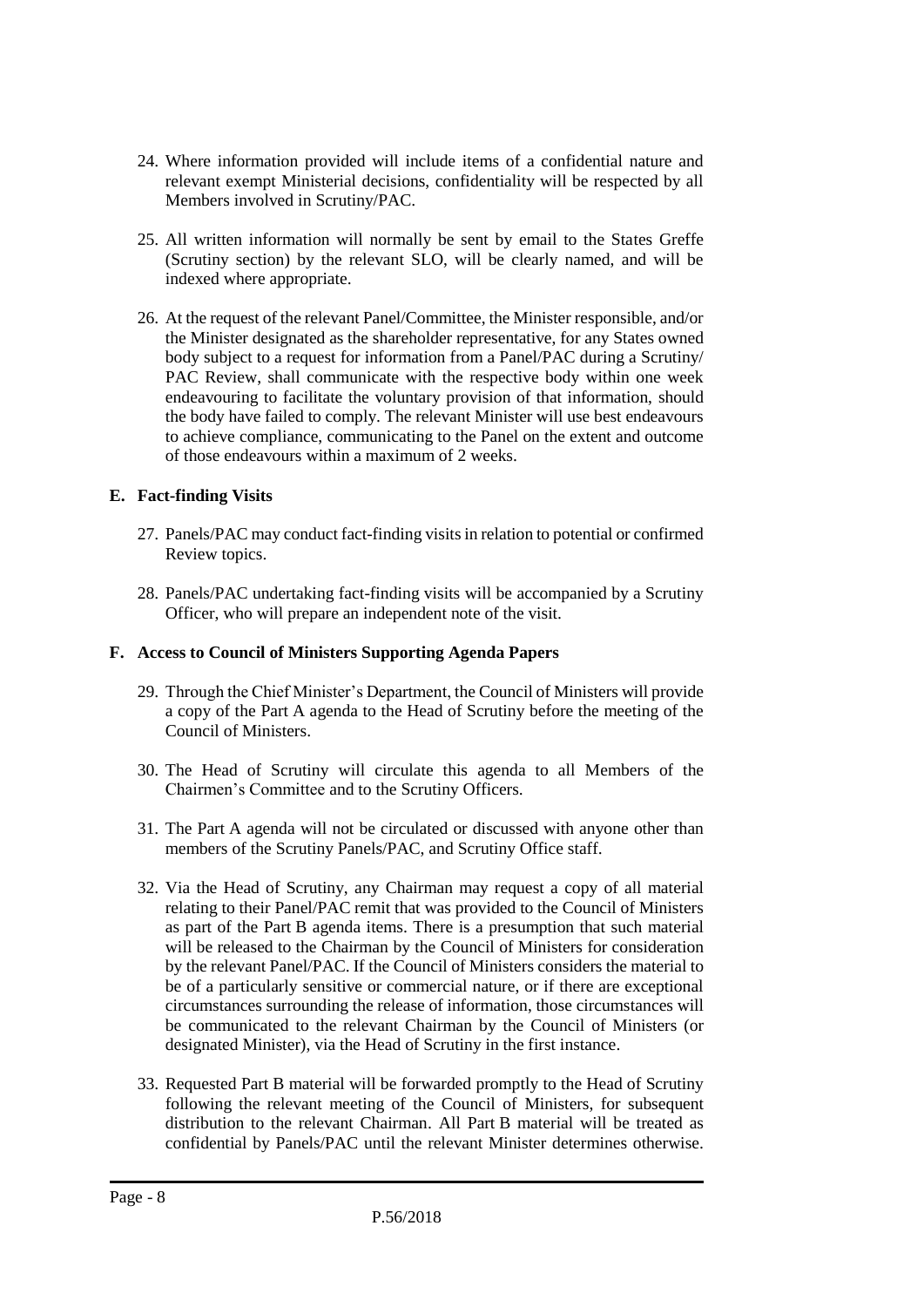Confidential information should be clearly marked by the Executive in accordance with paragraph 44 of this Protocol.

- 34. In the event that another Panel/PAC wishes to be provided with a copy of the same Part B material, the Chairman of that Panel/PAC will also need to submit a request to the relevant Minister via the Head of Scrutiny. There will be a presumption that the Minister will release the material under confidential cover. Any exceptional circumstances which might surround the release of information will be explained to the Chairman who requested the information, via the Head of Scrutiny in the first instance.
- 35. The Council of Ministers will consider providing Panel/PAC Chairmen with relevant items of Part B minutes of Council of Ministers meetings upon request, in accordance with the process and criteria established for Part B reports.

#### **G. Legal advice**

- 36. It is recognised by the States and the Law Officers that the process of seeking and taking legal advice from the Law Officers is confidential. There are 3 primary reasons for this –
	- i) to ensure that there is no damage done to the public interest by the publication of legal advice given by Law Officers; publication of such advice would risk politicising the Law Officers' Department and would inhibit the Law Officers from giving frank advice;
	- ii) to ensure that there is no inhibition on the part of Panels/PAC in taking advice for fear of its publication. It is in the public interest that decisions are taken on a correct legal basis and that adequate confidential legal advice is obtained to assist;
	- iii) to ensure that there is no inhibition on the part of the Law Officers or lawyers within their Department in giving full and frank advice on all the matters which are raised with the Law Officers or one of the Departmental lawyers for advice, or which the Law Officers or the advising lawyer consider should reasonably be volunteered to Panels/PAC for consideration; and to ensure that the Scrutiny Panels make full disclosure to the Law Officers of all material relevant to the advice sought.
- 37. It is recognised that the same principles apply in respect of advice given by the Law Officers to Ministers and their Departments.
- 38. It is accepted that advice given by the Law Officers to a Minister or to the Council of Ministers or to departmental officials and/or the fact that advice has been sought will not be disclosed to a Panel/PAC.
- 39. Panel/PAC members recognise and accept that Ministers and their officials will maintain their claim to legal advice privilege, except in exceptional circumstances, if questioned by a Panel/PAC, and will not seek to interfere with that privilege. Such exceptional circumstances are likely to arise only where there is a co-ordinated Law Officer, Ministerial and Scrutiny/PAC approach to the release of the advice, where there would be no adverse impact on actual or possible legal proceedings in court, and where there would be no undesirable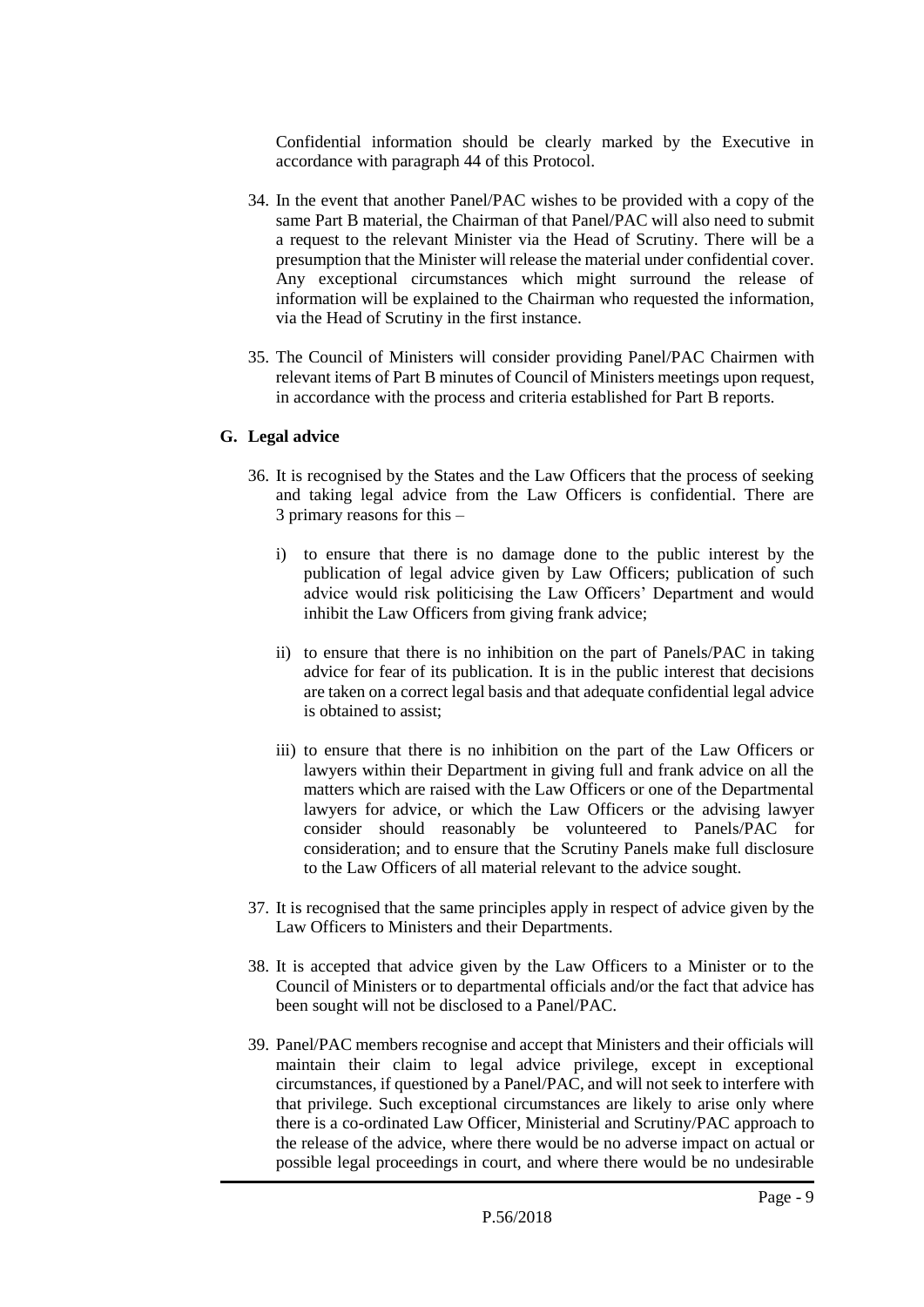precedent set as a result. In such circumstances the written prior permission of the Attorney General must be obtained before the advice is disclosed to a Panel/PAC, and also before any legal advice or reference to it is published by the Panel/PAC.

#### **H. Personal or Confidential Information**

- 40. Panels/PAC are committed to the principle of open access to information and will publish all information unless there are appropriate confidentiality or personal reasons not to do so. Documents received in confidence will remain so until otherwise agreed with the Executive.
- 41. For the avoidance of doubt, the fact that information is confidential is not a reason for delay in providing it to a Panel/PAC.
- 42. Information which contains personal data or relates to a third party will not be made public if doing so could contravene relevant data protection legislation.
- 43. If a Minister or Chief Officer/Accounting Officer believes that information to be provided to a Panel/PAC is either confidential or personal, the Panel/PAC must be advised of the reasons via the Scrutiny Office.
- 44. All confidential or personal information provided in written format shall be clearly marked as such by the Department concerned (where feasible on each relevant page), with a rationale supplied as to the reason for the confidentiality in accordance with the Freedom of Information (Jersey) Law 2011.

#### **I. Hearings**

- 45. There is a presumption that all Scrutiny & PAC hearings will be held in public. Exceptions will be determined by the Panel/PAC in the case of sensitive or confidential information.
- 46. Panels and PAC reserve the right to reject any request to conduct a hearing in private.
- 47. The relevant SLO will be provided with the intended broad areas of questioning in advance of a hearing, but will not receive a detailed question plan, unless in exceptional circumstances so determined by the relevant Panel, PAC, Sub-Panel or Review Panel.
- 48. Whilst the powers of Summons are not applicable for States Members, Ministers and Assistant Ministers will attend hearings in accordance with Schedule 3(9) of the Standing Orders of the States of Jersey.
- 49. Department Chief Officers/Accounting Officers, and/or other relevant Officers, will attend Hearings as requested. In the case of Scrutiny Panels this is restricted to the purpose of answering questions relating to the facts with regard to policy matters and implementation thereof.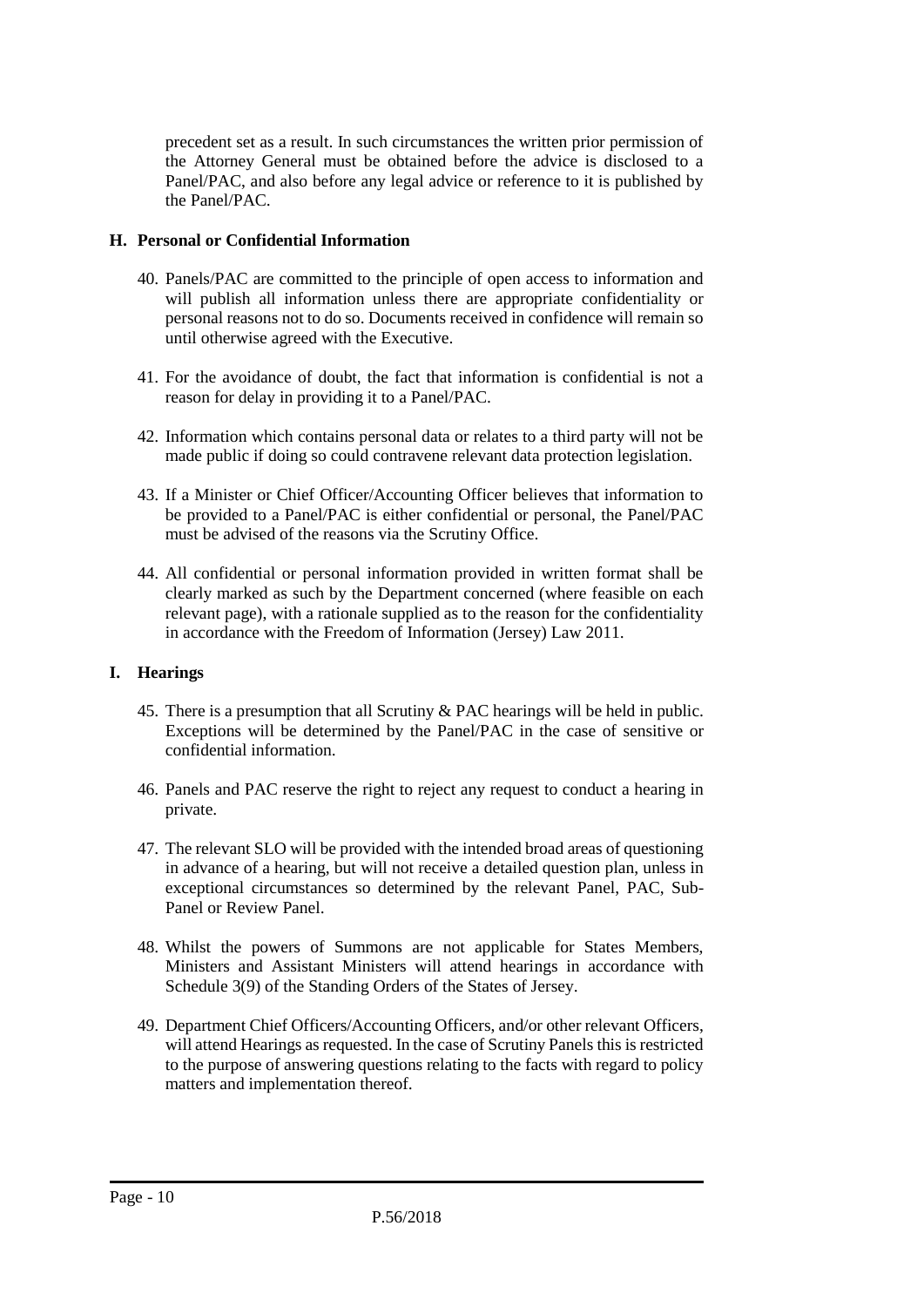- 50. Panel/PAC members, Ministers, Assistant Ministers and Officers will behave in a professional manner with each other. The Executive are expected to be forthcoming in providing information at hearings.
- 51. Unless otherwise decided by the Panel/PAC, public hearings will be webcast live, the audio will be recorded and transcripts uploaded to the Scrutiny website as soon as they are available following the hearing.
- 52. At that time, the relevant SLO will be sent the transcript for the purpose of clarifying any matters of fact only. Any clarification will be provided within 5 working days, unless otherwise agreed by the Panel/PAC. Any subsequent amendment to the transcript will be a matter for the Scrutiny Office and Panel/PAC.
- 53. Scrutiny Panels will normally hold hearings about the work programmes of their respective Ministers and Assistant Minsters on a quarterly basis ('Quarterly Hearings'). This paragraph does not apply to PAC.

#### **J. Reports, Responses and Implementation**

- 54. Once a Panel/PAC has approved the body of a report (i.e. minus findings and recommendations), relevant excerpts will be sent in confidence to the SLO of the Department whose Minister/Assistant Minister or Officers have contributed evidence. Five working days should be provided for the SLO to submit comment on matters of a factual nature only relating to the evidence provided by those witnesses. It will be accepted, however, that time pressures may lead to occasions when less than 5 days will be given.
- 55. Panels/PAC reserve the right to determine whether amendments are to be accepted.
- 56. Once the report is finalised, wherever possible copies will be released in advance to the relevant Minister(s) (Chief Officer(s)/Accounting Officer(s) in the case of PAC) under embargo and in confidence before presentation to the States under the S.R. or P.A.C. series.
- 57. Reports remain confidential until presented to the States Assembly.
- 58. Ministers (Chief Officers/Accounting Officers in the case of PAC) will respond to the Scrutiny/PAC Report using the Ministerial/Executive Response template format respectively within 6 weeks of the publication of the Report. The templates may be revised as required by agreement between the Council of Ministers and the Chairmen's Committee.
- 59. Where Ministers (Chief Officers/Accounting Officers in the case of PAC) are unable to respond in the given timescale, an interim response should be presented within 6 weeks and a full response presented within 3 months.
- 60. Responses will be presented directly to the States Assembly via the Ministerial Decision process.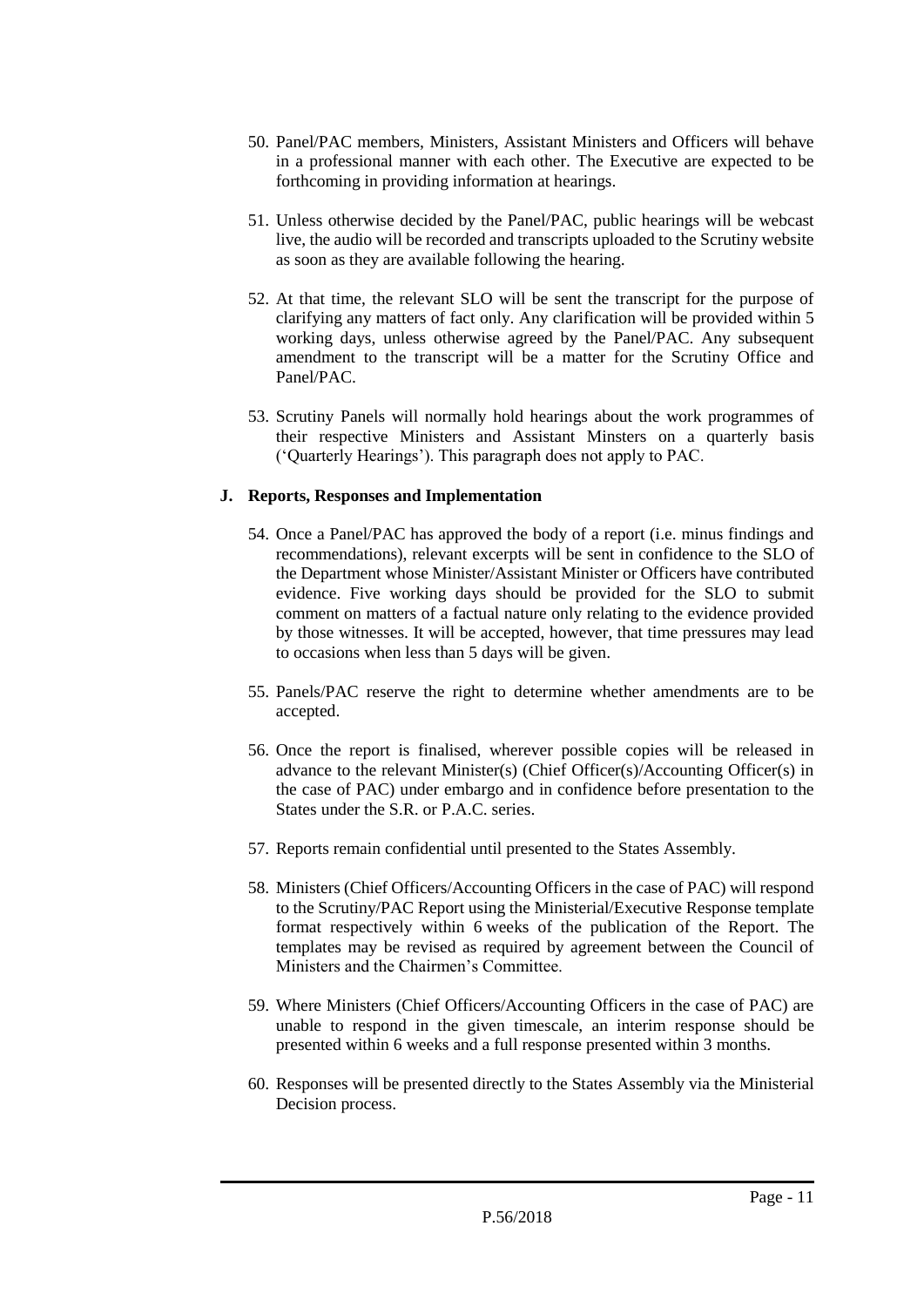- 61. Ministers (Chief Officers/Accounting Officers in the case of PAC) will implement the accepted recommendations in a timely manner as detailed in the response, and advise the Panel/PAC when these have been completed.
- 62. Ministers (Chief Officers/Accounting Officers in the case of PAC) will, on request, provide an update to Panels/PAC on progress against accepted recommendations.

#### **K. Public Accounts Committee (PAC)**

- 63. In general, the approach of (and towards) PAC will reflect that adopted by (and towards) the Scrutiny Panels – see paragraphs 4 and 5. This section addresses those matters that relate only to PAC.
- 64. In developing a balanced programme of Review topics, PAC will ordinarily prioritise the consideration of reports presented to the States by the C&AG. Having received a report that has been presented to the States by the C&AG, PAC will write to the relevant Chief Officer(s)/Accounting Officer(s) (in accordance with paragraph 13 of this Code) and request a response, using the PAC's response template format, to any recommendations made in the report within a period not exceeding 6 weeks. The deadline for the requested response will be specified in the correspondence.
- 65. Once the response(s) to the recommendations made by the C&AG have been received from the relevant Officer, PAC will present the response to the States and determine whether to commence a follow-up Review of the topic addressed in the C&AG's report.
- 66. In the event that one or more responses are not received from Officers within the deadline set, PAC may invoke an escalation procedure and/or commence a follow-up Review of the topic addressed in the C&AG's report.

#### **L. Compliance**

- 67. Any alleged infringements of the Scrutiny/PAC Engagement Code should be reported to the Chairmen's Committee, which will seek to determine an appropriate course of action.
- 68. Actions available to the Chairmen's Committee include writing to and/or requesting a meeting with the member concerned, or the relevant Accounting Officer/Chief Executive in the case of PAC. In appropriate cases, the matter will be raised between the President and the Chief Minister who will endeavour to achieve an appropriate resolution.
- 69. Where the issue cannot be satisfactorily resolved, it may be referred to the Privileges and Procedures Committee.
- 70. It is recognised that alternative processes by which matters might be addressed, particularly those of a more serious nature, are also provided by Standing Orders. These include options of direct recourse to the States Assembly.